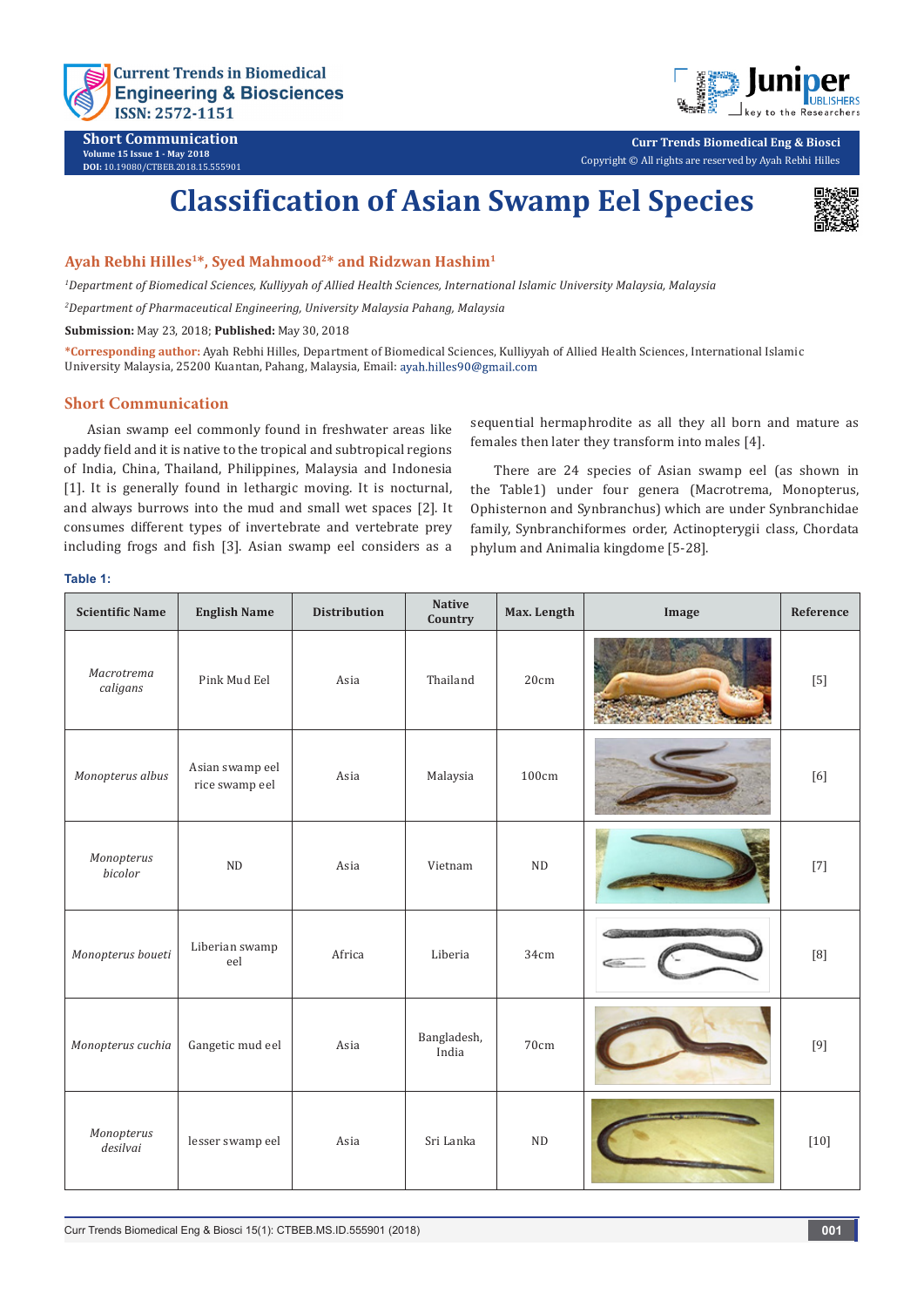## **Current Trends in Biomedical Engineering & Biosciences**

| Monopterus<br>dienbienensis  | $\rm ND$                 | Asia                        | Vietnam                | $\rm ND$     | $\rm ND$ | $[11]$ |
|------------------------------|--------------------------|-----------------------------|------------------------|--------------|----------|--------|
| Monopterus<br>digressus      | Blind eel                | Asia                        | India (Kerala)         | 16.1cm       |          | $[12]$ |
| Monopterus eapeni            | Malabar Swamp<br>Eel     | Asia                        | India (Kerala)         | 16cm         | $\rm ND$ | $[13]$ |
| Monopterus<br>fossorius      | Malabar swamp<br>eel     | Asia                        | India (Kerala)         | 23cm         |          | $[14]$ |
| Monopterus<br>hodgarti       | Indian spaghetti-<br>eel | Asia                        | India                  | 22cm         | $\rm ND$ | $[15]$ |
| Monopterus<br>ichthyophoides | Scaled swamp eel         | Asia                        | India                  | 18.7cm       |          | $[16]$ |
| Monopterus<br>indicus        | Bombay swamp<br>eel      | Asia                        | India<br>(Maharashtra) | <b>8.5cm</b> |          | $[17]$ |
| Monopterus roseni            | ND                       | Asia                        | India (Kerala)         | 176mm        |          | $[18]$ |
| Ophisternon<br>aenigmaticum  | Obscure swamp<br>eel     | Central America             | Guatemala              | 80cm         |          | $[19]$ |
| Ophisternon afrum            | Guinea swamp eel         | Eastern Central<br>Atlantic | Guinea, Bissau         | 53.5cm       |          | $[20]$ |
| Ophisternon<br>bengalense    | Bengal mud eel           | Asia and Oceania            | India,<br>Australia    | 100cm        |          | $[21]$ |
| Ophisternon<br>candidum      | Blind cave eel           | Oceania                     | Western<br>Australia   | 40cm         |          | $[22]$ |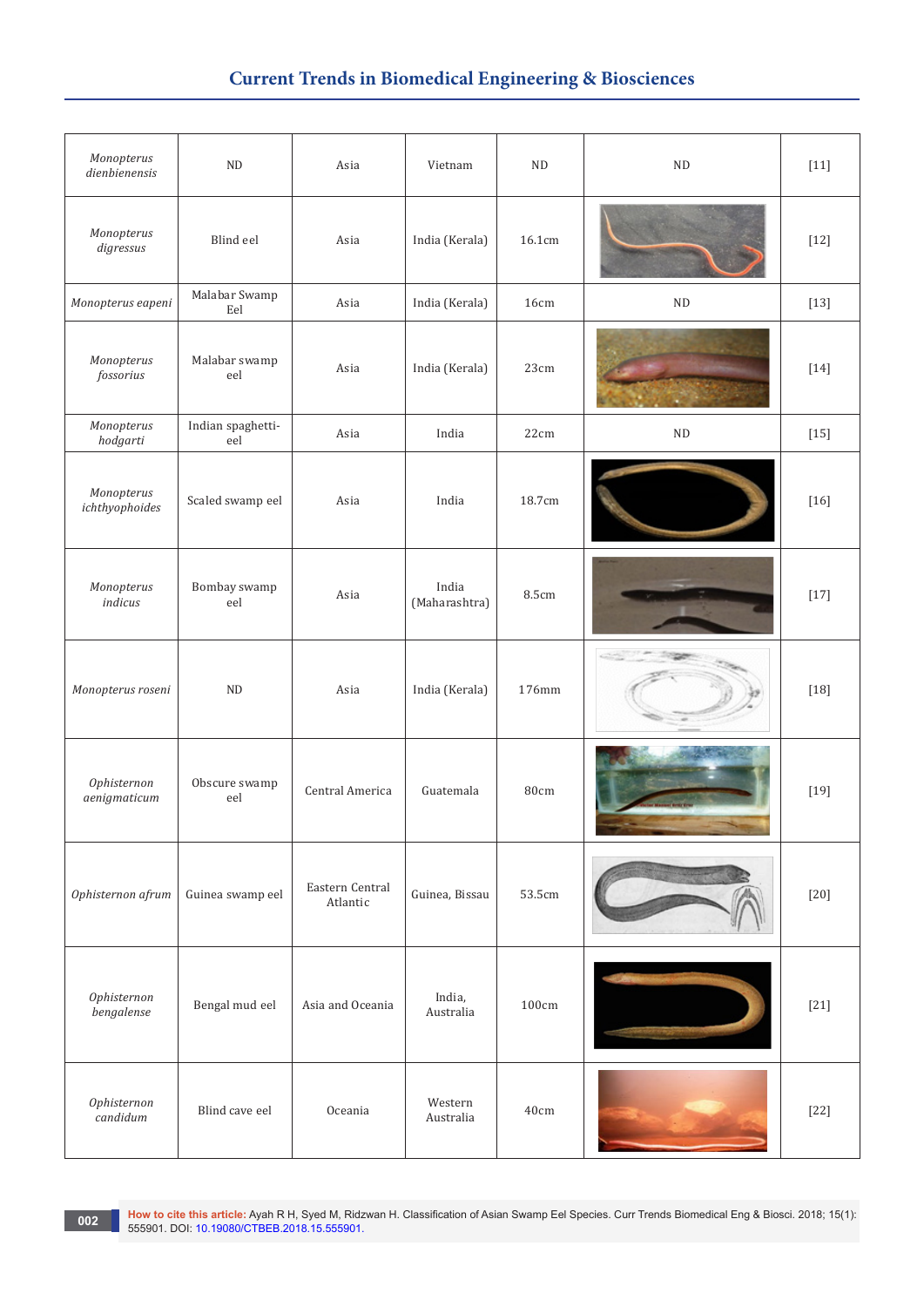### **Current Trends in Biomedical Engineering & Biosciences**

| Ophisternon<br>gutturale  | Australian swamp<br>eel | Oceania                      | Northern<br>Australia | 60cm    |         | $[23]$ |
|---------------------------|-------------------------|------------------------------|-----------------------|---------|---------|--------|
| Ophisternon<br>infernale  | Blind swamp eel         | Central America              | Mexico                | 40cm    |         | $[24]$ |
| Synbranchus<br>lampreia   | <b>ND</b>               | South America                | <b>Brazil</b>         | 116.7cm | $\cdot$ | $[25]$ |
| Synbranchus<br>madeirae   | <b>ND</b>               | South America                | Madeira               | 100cm   |         | $[26]$ |
| Synbranchus<br>marmoratus | Marbled swamp<br>eel    | Central and South<br>America | Mexico                | 150cm   |         | $[27]$ |
| Monopterus<br>luticolus   | ND                      | Africa                       | Cameroon              | 20.3cm  |         | $[28]$ |

### **References**

- 1. [Collins TM, Trexler JC, Nico LG, Rawlings TA \(2002\) Genetic diversity in](https://onlinelibrary.wiley.com/doi/abs/10.1046/j.1523-1739.2002.01182.x)  [a morphologically conservative invasive taxon: multiple introductions](https://onlinelibrary.wiley.com/doi/abs/10.1046/j.1523-1739.2002.01182.x)  [of swamp eels to the Southern Unites States. Conservation Biology](https://onlinelibrary.wiley.com/doi/abs/10.1046/j.1523-1739.2002.01182.x)  [16\(4\): 1024-1035.](https://onlinelibrary.wiley.com/doi/abs/10.1046/j.1523-1739.2002.01182.x)
- 2. [Shafland PL, Gestring KB, Stanford MS \(2009\) An assessment of the](https://www.tandfonline.com/doi/abs/10.1080/10641260903225542?journalCode=brfs20)  [Asian swamp eel \(Monopterus albus\) in Florida.](https://www.tandfonline.com/doi/abs/10.1080/10641260903225542?journalCode=brfs20) Reviews in Fisheries Science [18\(1\): 25-39.](https://www.tandfonline.com/doi/abs/10.1080/10641260903225542?journalCode=brfs20)
- 3. [Hill JE, Watson CA \(2007\) Diet of the nonindigenous Asian swamp eel in](https://www.tandfonline.com/doi/abs/10.1577/A05-070.1?src=recsys&journalCode=unaj20)  [tropical ornamental aquaculture ponds in west-central Florida.](https://www.tandfonline.com/doi/abs/10.1577/A05-070.1?src=recsys&journalCode=unaj20) North [American Journal of Aquaculture](https://www.tandfonline.com/doi/abs/10.1577/A05-070.1?src=recsys&journalCode=unaj20) 69(2): 139-146.
- 4. Liem KF (1963) Sex reversal as a natural process in the synbranchiform fish Monopterus albus. Copeia 1963(2): 303-312.
- 5. Kottelat M (1989) Zoogeography of the fishes from Indochinese inland waters with an annotated check-list. Bulletin Zoologisch Museum 12(1): 1-55.
- 6. Talwar PK, Jhingran AG (1991) Inland fishes of India and adjacent countries. CRC Press, USA.
- 7. Breder CM, Rosen DE (1966) Modes of reproduction in fishes. TFH Publications, Neptune City, New Jersey, USA, p. 941.
- 8. Lévêque C, Paugy D, Teugels GG (1990) Faune des poissons d'eaux douces et saum*â*tres de l'Afrique de l'Ouest The fresh and brackish water fishes of West Africa: Tome 1.
- 9. Al-Mamun A (2003) A hand guide for identification of inland fishes of Bangladesh. World Fish Centre, Bangladesh.
- 10. Eschmeyer WN (2001) Catalog of fishes. Updated database version of December 2001. Catalog databases as made available to Fish Base in May 2012.
- 11. IUCN (2016) IUCN red list of threatened species.
- 12. Romero P (2002) An etymological dictionary of taxonomy. Madrid, unpublished, Spain.
- 13. Molur S, Smith KG, Daniel BA, Darwall WRT (2011) The status and distribution of freshwater biodiversity in the Western Ghats, India. IUCN, Cambridge, UK and Glad, Switzerland and Zoo Outreach Organization, Coimbatore, India, p. 116.
- 14. Menon AGK (1999) Check list-fresh water fishes of India. Misc Publ, Rec Zool Surv India, 175: 366.
- 15. Chaudhuri BL (1913) Zoological results of the Abor Expedition, 1911- 12. XVIII. Fish. Records of the Indian Museum 8(3): 243-257.
- 16. Britz R, Lalremsanga HT, Lalrotluanga, Lalramliana (2011) Monopterus ichthyophoides, a new species of scaled swamp eel (Teleostei: Synbranchiformes: Synbranchidae) from Mizoram, India. ZOOTAXA, (2936): 51-58.
- 17. Dahanukar N (2011) Monopterus indicus. In: IUCN 2011. IUCN red list of threatened species archived June 27, 2014, at the Wayback Machine.
- 18. Raghavan R, Ali A (2011) Monopterus roseni. The IUCN red list of threatened species 2011: e. T172478A6900390.
- 19. Kullander SO (2003) Family synbranchidae (swamp-eels). In: Reis RE, Kullander SO, Ferraris CJ (Eds.), Check list of the freshwater fishes of South America. Edipucrs, Porto Alegre, Brazil, pp. 594-595.